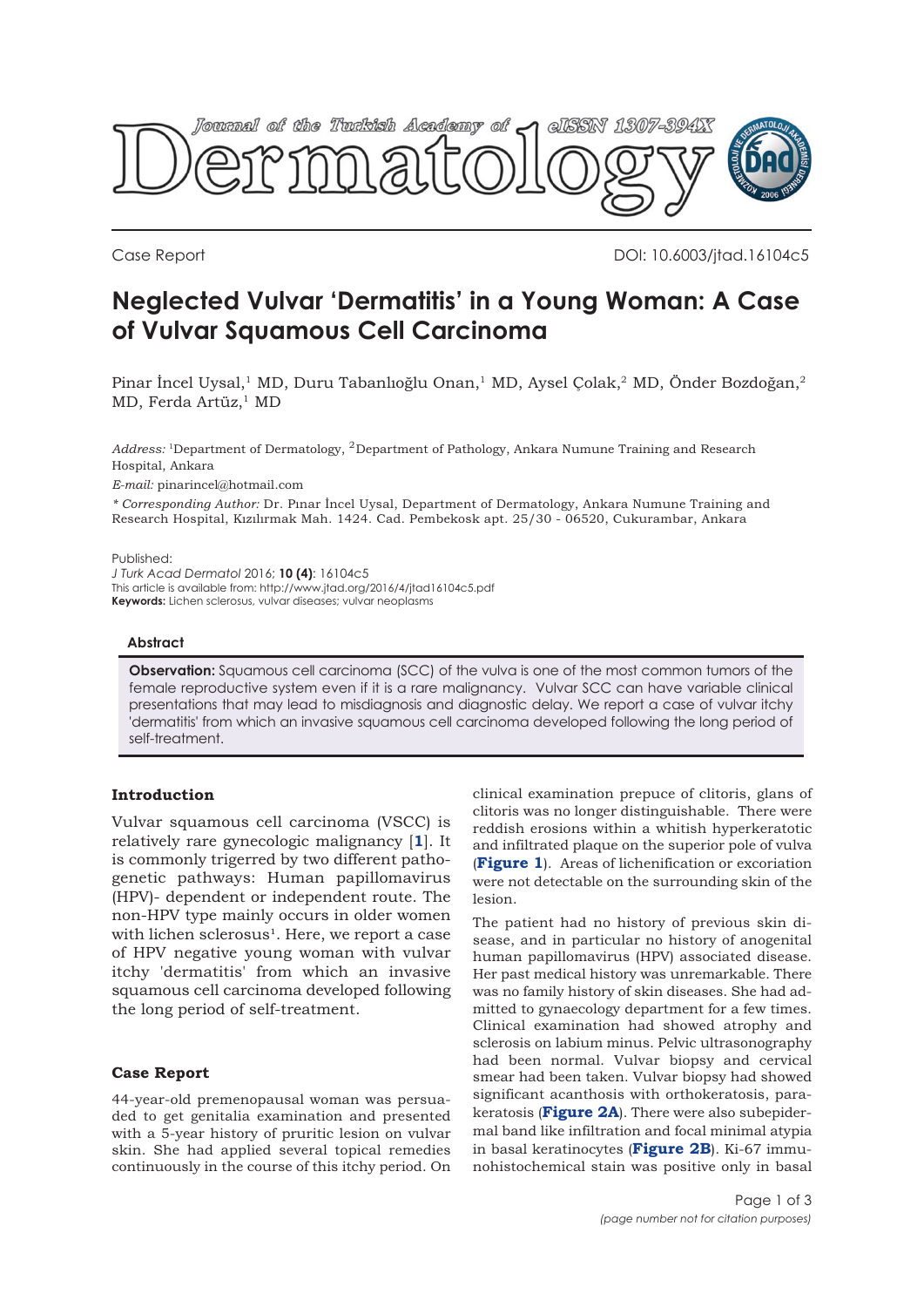<span id="page-1-0"></span>*J Turk Acad Dermato*l 2016; **10 (4)**: 16104c5. http://www.jtad.org/2016/4/jtad16104c5.pdf



Figure 1. Clinical image of the vulvar lesion. Hyperkeratotic whitish plaque with erosions

and suprabasal cells (**Figure 2C**). Immunophenotyping for HPV were negative and also cervical cytology results were normal. A diagnosis of vulvar psoriasiform dermatitis was made and patient was treated with topical corticosteroid and emollients. Afterwards, as the patient had complained of intense pruritus, she had refused repetitive genital examination and requested practitioners to get 'just' relief from vulvar itch and occasionally managed her 'self-treatment' with topical remedies.

Initially, because of persistent lesion and symptoms, a new vulvar biopsy was performed. Histological examination of the new vulvar biopsy showed similar but more significant morphology (**Figure 2D**). There was significant lichenoid infiltration with atypia in basal and suprabasal cell layer. Ki-67 proliferation marker distribution was in basal and suprabasal cell layers. Pathologist emphasized the probability of neoplastic atypia and vulvar intraepithelial lesion (VIN) (**Figure 2E**). Swab culture was not provide any evidence of pathogenic bacterial or fungal infections.

Laboratory investigations found that the patient's complete blood count, routine blood tests and uri-



**Figure 2.** A. First biopsy shows lichenoid infiltration and psoriasiform hyperplasia. D. Histopathological findings are more significant in the second biopsy. B, E. High power images show atypia in both biopsy, but more conspicuous in the second (E). C, F. Ki-67 positive proliferative cells are scattered in basal cell layers in both biopsies.  $(A, D \times 40, B; C; E; F \times 100)$ original magnification, hematoxylin and eosin stain)

nalysis were within the normal range. Syphilis and HIV (human immunodeficiency virus) serology were negative. Screening for metastasis by chest radiography, abdominal sonography, and whole body computer tomography showed no abnormalities. The patient was referred to the Department of Gynecology at which she was treated with wide radical local excision. Histopathological evaluation of resection material showed well differentiated keratinized squamous cell carcinoma with 0.1 cm invasion depth, disease free margins and chronic inflammation. She remains well for two months since the surgical procedure and remains under follow up.

## **Discussion**

Squamous cell carcinoma of the vulva is one of the most common tumors of the female reproductive system. Usual type of vulvar SCC is caused by high-risk HPV types. Rarely, in older patients chronic inflammation of the vulva (including lichen sclerosus, Hai